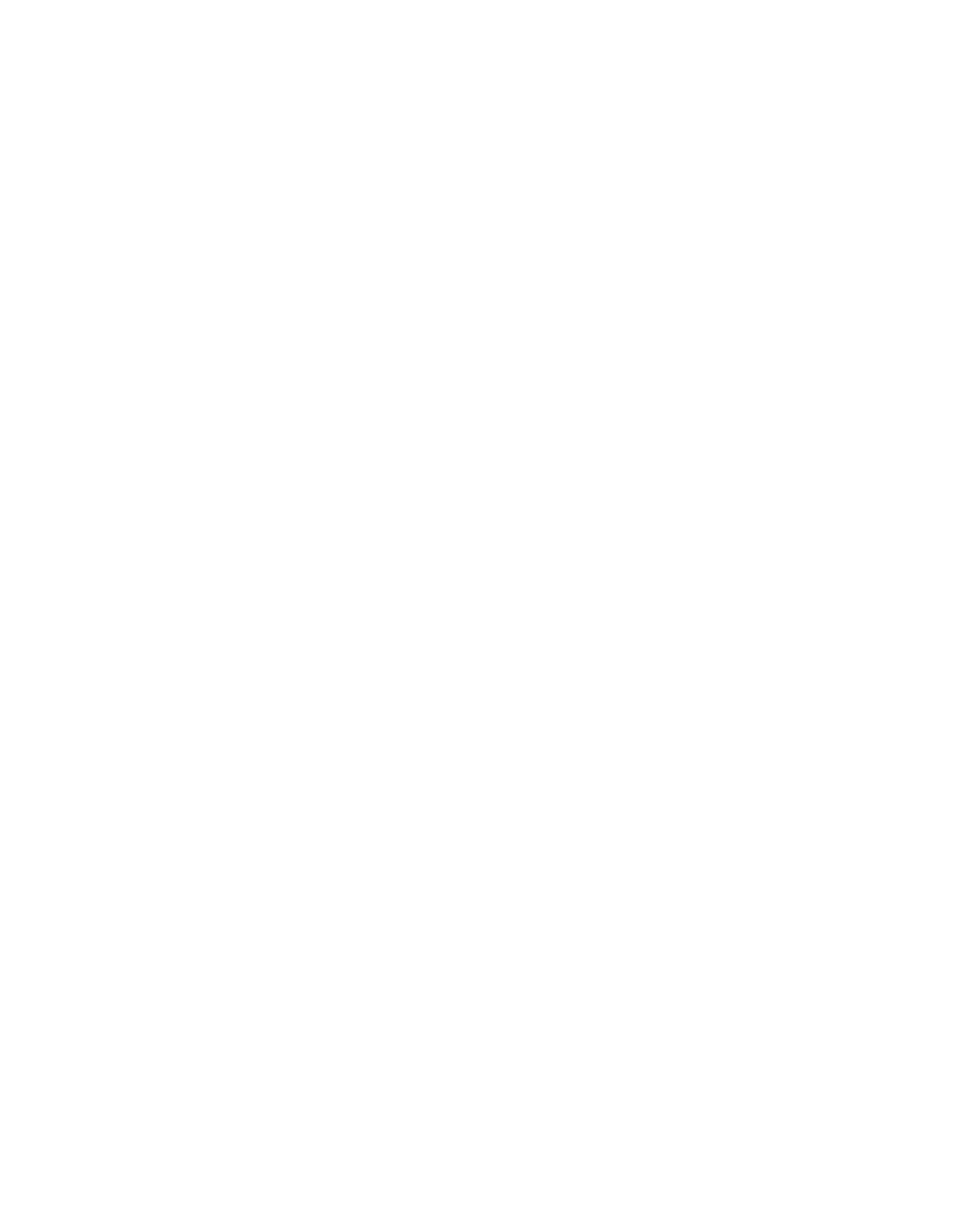|  |  | List of Contents |
|--|--|------------------|
|--|--|------------------|

| 11  |
|-----|
| 1.2 |
| 13  |
| 1.4 |
| 1.5 |
| 1.6 |
| 17  |
| 18  |
| 1.9 |
|     |
|     |
|     |
| 2.1 |
| 2.2 |
| 23  |
|     |
|     |
|     |
|     |
|     |
|     |
|     |
|     |
|     |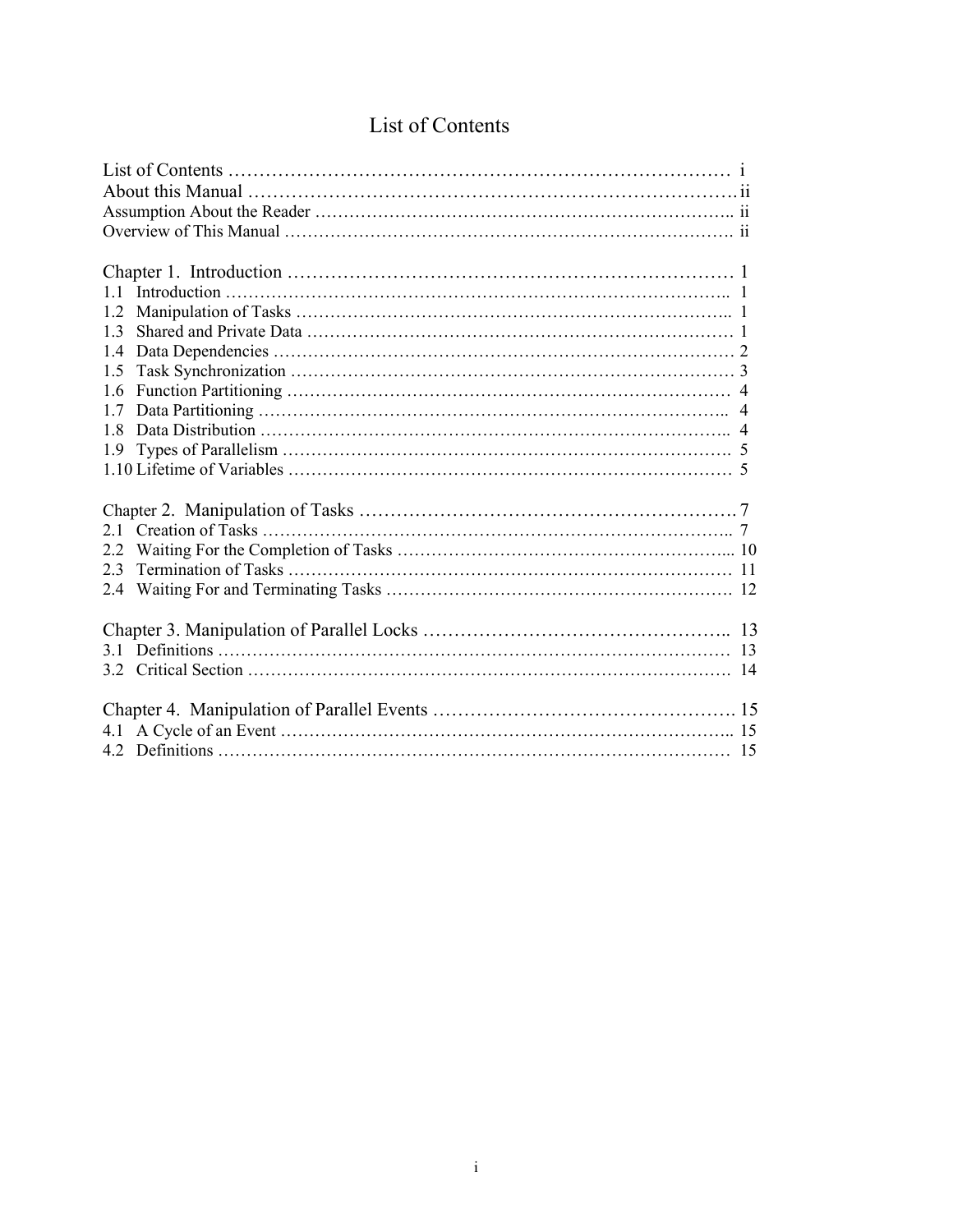# About This Manual

This manual introduces basic concepts of parallel programming, and explains how to use MTASK to develop parallel programs. MTASK has subroutines for manipulations of task, parallel locks, and parallel events. MTASK not only works on multiprocessor computers but also works on uniprocessor computer. This manual has essential concept and practical techniques for programming in MTASK.

#### Assumptions About the Reader

This manual assumes that reader has experience writing, executing, and debugging Fortran program.

## Overview of This Manual

This manual is organized as follows:

- **Chapter 1 Introduction**. This chapter introduces terms and concepts that the user will need to be familiar with before programming a multitasking application.
- **Chapter 2 Manipulation of Tasks**. This chapter describes subroutines for manipulation of tasks, calling syntax, and where in the program the subroutines are called.
- **Chapter 3 Manipulation of Parallel Locks**. This chapter describes subroutines for manipulation of parallel locks, calling syntax, and where in the program the subroutines are called.
- **Chapter 4 Manipulation of Parallel Events**. This chapter describes subroutines for manipulation of parallel events, calling syntax, and where in the program the subroutines are called.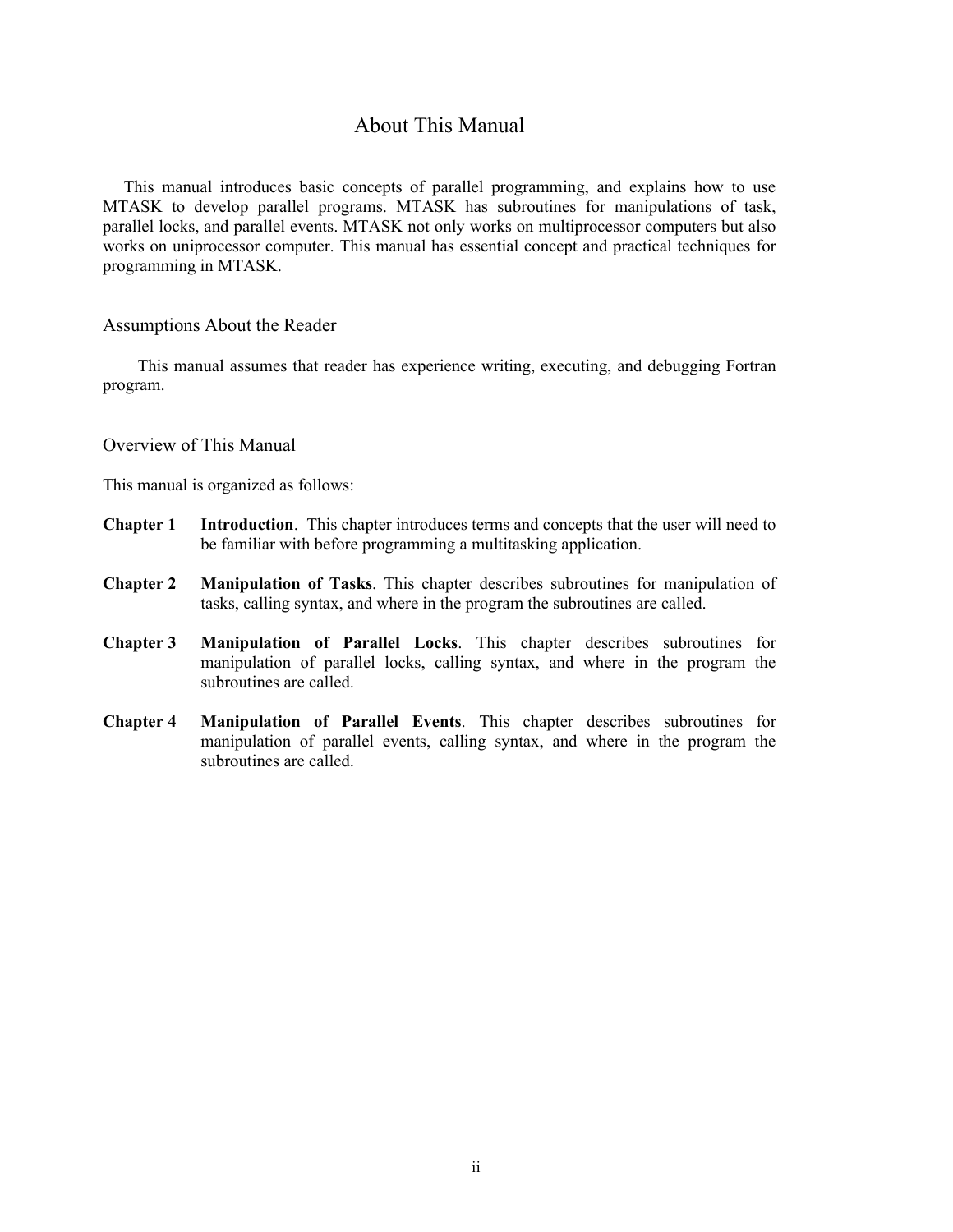# Chapter 1. Introduction

# 1.1 Introduction

With achievements of computer hardware and new generation of operating systems, high performance computing becomes available in many fields of application. This manual introduces MTASK for developing parallel programs. MTASK based upon multitasking is a tool for developing parallel applications. Multitasking is a programming technique that allows a single application to consist of multiple tasks executing concurrently, and yields improved execution speed for individual programs if multiprocessors are available.

#### 1.2 Manipulation of Tasks

A task is analogous to a subroutine (or a function) in a program, except for the important difference that it can execute in parallel with its caller. Like a subroutine, a task has arguments passed by its caller, and may call other subroutines. A parallel application may originate a single task to execute the program that is equivalent to a sequential execution, or may originate multiple tasks for the computations. That originates multiple tasks to execute an application is called multitasking.

A task may have private variables, and it can access global data, sharable with other tasks. Task can create other tasks. Creating a task has some overhead, but initialization only takes place at startup and does not affect the performance of the task. Instructions of tasks are sharable, tasks are less costly to create, delete, and schedule. When user starts an application, operating system creates a master task to run the program. The master task may create other tasks. The tasks that were created by the master task attach to the master task and can, in turn, create other tasks. All the tasks are in the same level, there are no parent-child relationships among them. A task can terminate any task, including itself. A task with unfinished work cannot be terminated, but it can be terminated directly from the operating system.

A task is an environment for doing work in parallel. The life of a task goes through three important stages: creation, completion, and termination. A task must go through these three stages in order. Subroutines for task manipulations are as follows:

> Dispatch ?? WaitForTask WaitForAllTasks TerminateTask TerminateAllTasks WaitForAndTerminateTask WaitForAndTerminateAllTasks

# 1.3 Shared and Private Data

Sequential program does not distinguish if a variable is shared or private. However, a parallel (multitasking) program may execute multiple copies of a subroutine concurrently. In order to protect the content of all variables in each copy of the subroutine, each variable involved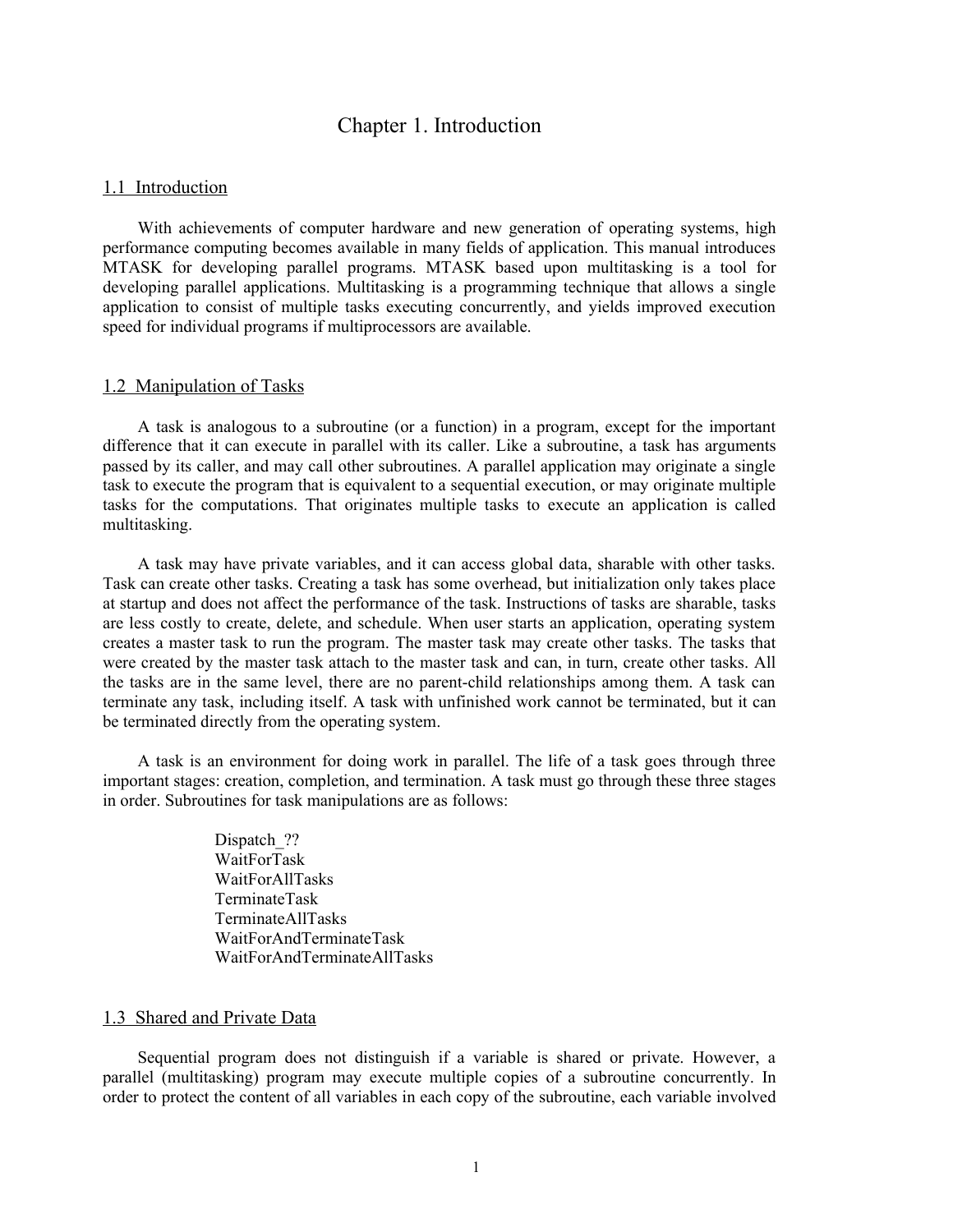in the subroutine must be distinguished if it is shared or private. Shared data is accessible by all the tasks; while private data is accessible only by the task that allocates the private variable. Proper declaration of shared and private data is necessary in parallel programming.

By default, fortran variables are sharable (called static variables). Private data must be explicitly declared by the statement, for example, "AUTOMATIC", or subroutine declaring private variables should be with "recursive" attribute, for example "Recursive Subroutine" or "Recursive Function".

Only the shared variables are accessible by all tasks, which provide a way of communication between tasks. The shared data in a Fortran usually include the following types:

- 1. dummy arguments
- 2. variables defined in a common block
- 3. variables with initial values defined by the statement "DATA"
- 4. local variables declared with the attribute "SAVE"

Some Fortran compilers set the attribute "SAVE" as the default. Consult with Fortran manual for details.

It is a suggestion to apply name conventions for shared and private variables. For example, private variables may prefix with "Priv", or may end with the character \$ as, "PrivA", "PrivB", "A\$", "B\$",,,,, and so on; while shared variables may prefix with "Shared". All the variables can be clearly identified if private or shared.

There are several advantages to sharing data:

- 1. It uses less memory than having multiple copies.
- 2. It avoids the overhead of making copies of data for each task.
- 3. It provides a simple and efficient mechanism for communication between tasks.

However, sharing data also has disadvantages: the most common one is a memory conflict. It may happen when one task is reading a memory while another task is writing on the same location simultaneously. This may lead to an unpredictable result, in order to avoid memory conflict synchronization is necessary.

In some situations, a private variable has more advantage than sharing data. For example, a loop variable should be a private data. If a loop variable is shared, a memory conflict must take place. Temporary variables are private. Distinguishing sharable and private data is very important in multitasking programming. A common error in parallel programs is that "*data that should not be shared is shared, and data that should be shared is not shared*."

# 1.4 Data Dependencies

Multitasking programs deal with shared as well as private data. Private data belongs to the task itself, which does not affect another tasks. Tasks may access shared data, and there is data dependency. For example, if task "a" accesses to elements  $X(1)$ ,  $X(2)$ ,,,,  $X(10)$ , and Task "b" accesses elements  $X(8)$ ,  $X(9)$ ,  $X(10)$ ,  $X(11)$ ,,,,  $X(13)$ , then Tasks "a" and "b" depend on data  $X(8)$ ,  $X(9)$ , and  $X(10)$ , data dependencies. For a dependent data for example  $X(8)$ , if the data is being read by task "a" and written by task "b" simultaneously, this must lead to the wrong result. To ensure correct results, code sections that contain such dependencies cannot be executed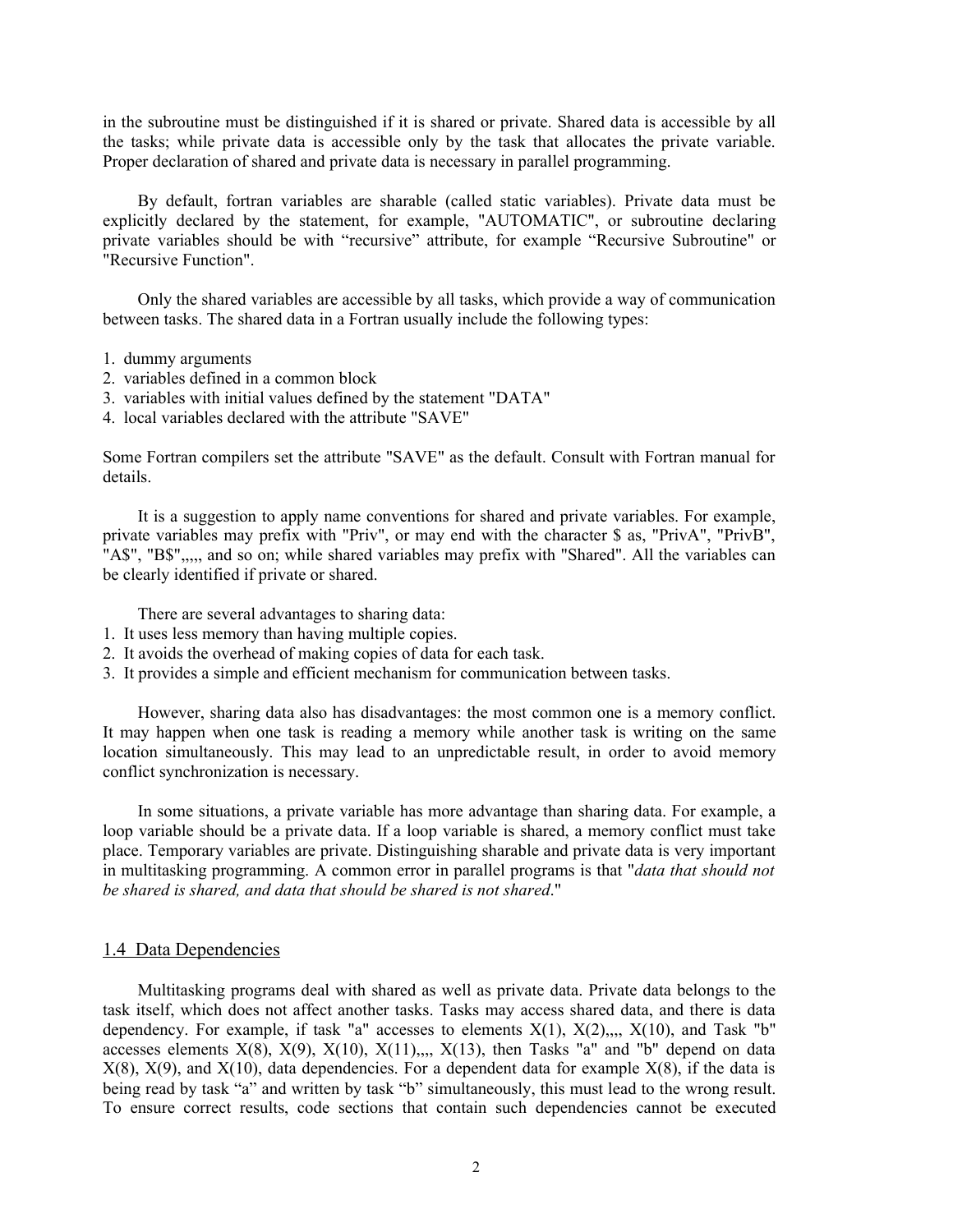simultaneously, but by one task at a time. Code sections containing dependencies are so-called critical sections.

The degree of data dependency is the ratio of the number of data dependent to the number of shared data. In the example, the task "a" has 30% data dependencies, and the degree of data dependencies in task "b" is 50%. Less data dependency may yield higher efficiency. Data dependence cannot be avoided in most scientific and engineering computing. Users can apply parallel lock to critical section to ensure the shared data can be accessed in order.

A critical section, for example, consists of the following steps:

- 1. to lock on parallel lock
- 2. to access shared data
- 3. to unlock parallel lock

Once a task has locked on the parallel lock, the task is the only one being able to execute the subsequently critical section. Another tasks cannot enter the critical section to access shared data until the locking task (or called lock holder) unlocks the parallel lock. The dependent data are allowed to be access only in a critical section, by which memory conflict is avoided. MTASK provides the following subroutines for parallel locks:

- 1. CreateParallelLock
- 2. LockonParallelLock
- 3. UnlockParallelLock
- 4. DeleteParallelLock

## 1.5 Task Synchronization

Task synchronization and data dependency are two common problems to block a task to execution. Data dependency limits dependent codes to be executed in critical section by one task at a time. Synchronization makes tasks wait for a permission to enter a code area for execution. This may happen, for example, a task is preparing for the needed data for the other tasks, and then all the other tasks have to wait for the availability of data.

Synchronization usually applies to the two following occasions:

- 1. A task needs the data computed in another task so as to wait for the completion of that task.
- 2. A task waits for the arrival of needed data.

A parallel event is a flag that handles synchronization in task, which counts on a cycle. A cycle of an event begins with an initialization, and then posts the event when a task has completed a predefined work, and finally ends with a request to wait for the completion of the cycle. A parallel event must create before use, and must be deleted when it is not needed any more. MTASK provides the following functions for manipulation of parallel events:

- 1. CreateParallelEvent
- 2. InitializeParallelEvent
- 3. PostParallelEvent
- 4. WaitForParallelEvent
- 5. IfCompleteParallelEvent
- 6. CompleteParallelEvent
- 7. DeleteParallelEvent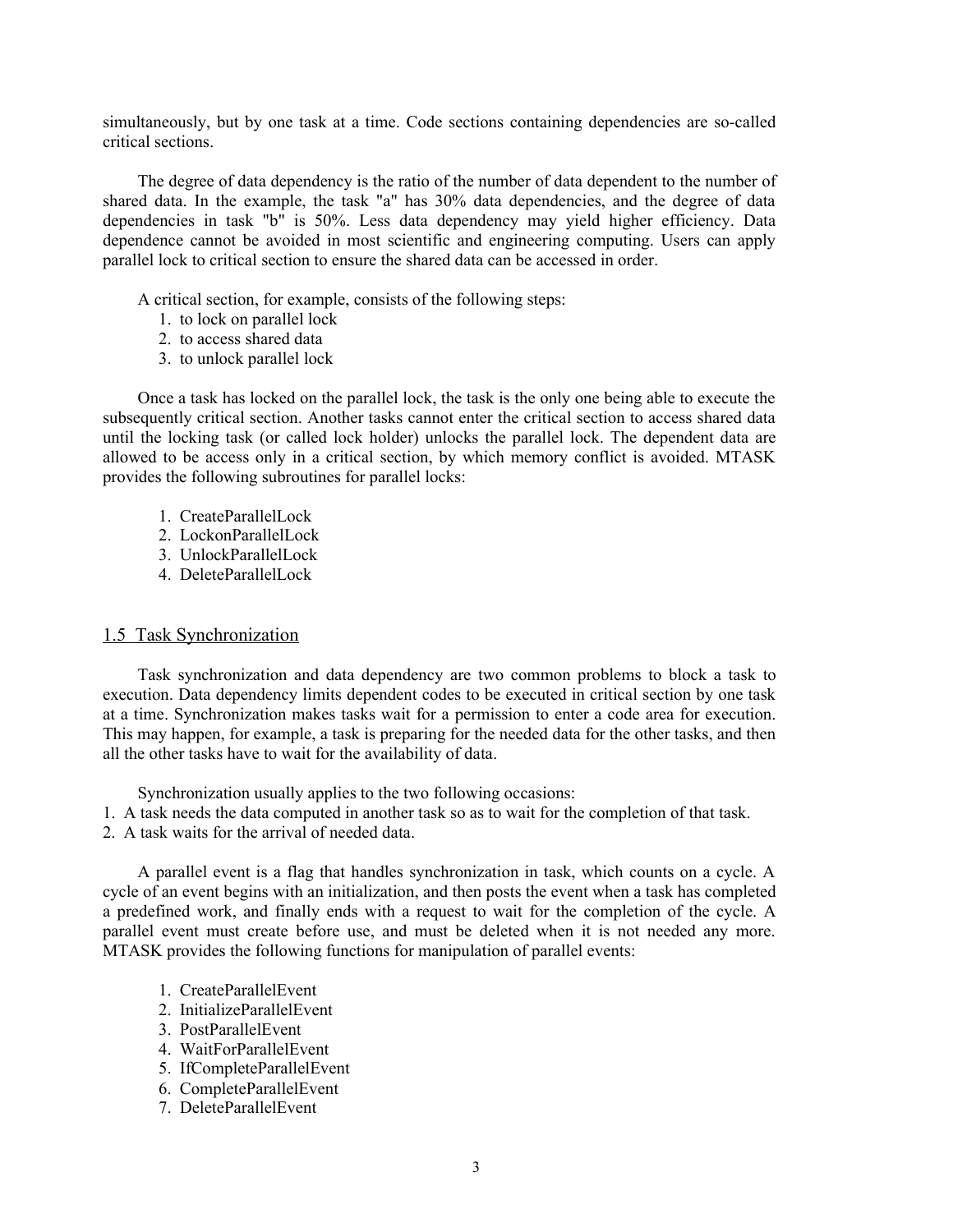## 1.6 Function Partitioning

Some applications may contain several procedures that could run simultaneously. For example, a projectile contains

- 1. a procedure to calculate the velocity,
- 2. a procedure calculating the position.

The velocity and position of a projectile can be written in two independent equations, and they may calculate simultaneously. This example can be divided into two independent functional units for computing. This method is sometimes called heterogeneous multitasking, because it involves different tasks executed in parallel. Function partitioning is suitable for applications having independent functions.

#### 1.7 Data Partitioning

Opposed to function partitioning, data partitioning is well suitable for applications that repeatedly calculate a large collection of data on certain subroutines, for example the addition of two vectors  ${C} = {A} + {B}$ . We may develop a subroutine that receives partial elements of  ${A}$ and  ${B}$ , and then calculates the corresponding elements of  ${C}$ . Such kind of subroutine may create as multiple tasks in the same code, but with a different subset of  ${A}$  and  ${B}$ . This method is sometimes called homogeneous multitasking, because it involves tasks having an identical procedure executed in parallel.

Some applications may be programmed on both function partitioning and data partitioning; while others may be programmed on either function partitioning or data partitioning. Most parallel algorithms are based upon the technique of data partitioning. If both programming methods can be effective, the data partitioning fits more applications and offers the following advantages over function partitioning:

- 1. Minimal programming effort is required, because tasks having the same subroutines.
- 2. It is easy to balance loads among processors.
- 3. When system adding or removing processors, programs may automatically adapt to the number of processors.

# 1.8 Data Distribution

Subroutines in data partitioning may create multiple tasks. Each task has an individual set of data. The data can be distributed among tasks by two methods: static distribution and dynamic distribution.

In static distribution, the data distributed to a task are predetermined before the task creates. For example, if five tasks originate to execute a set of data, the data may be equally divided into five subsets; each task then has an individual subset. Static distribution cannot automatically balance workload among processors during execution. The reason is that processor is shared by multi-programs.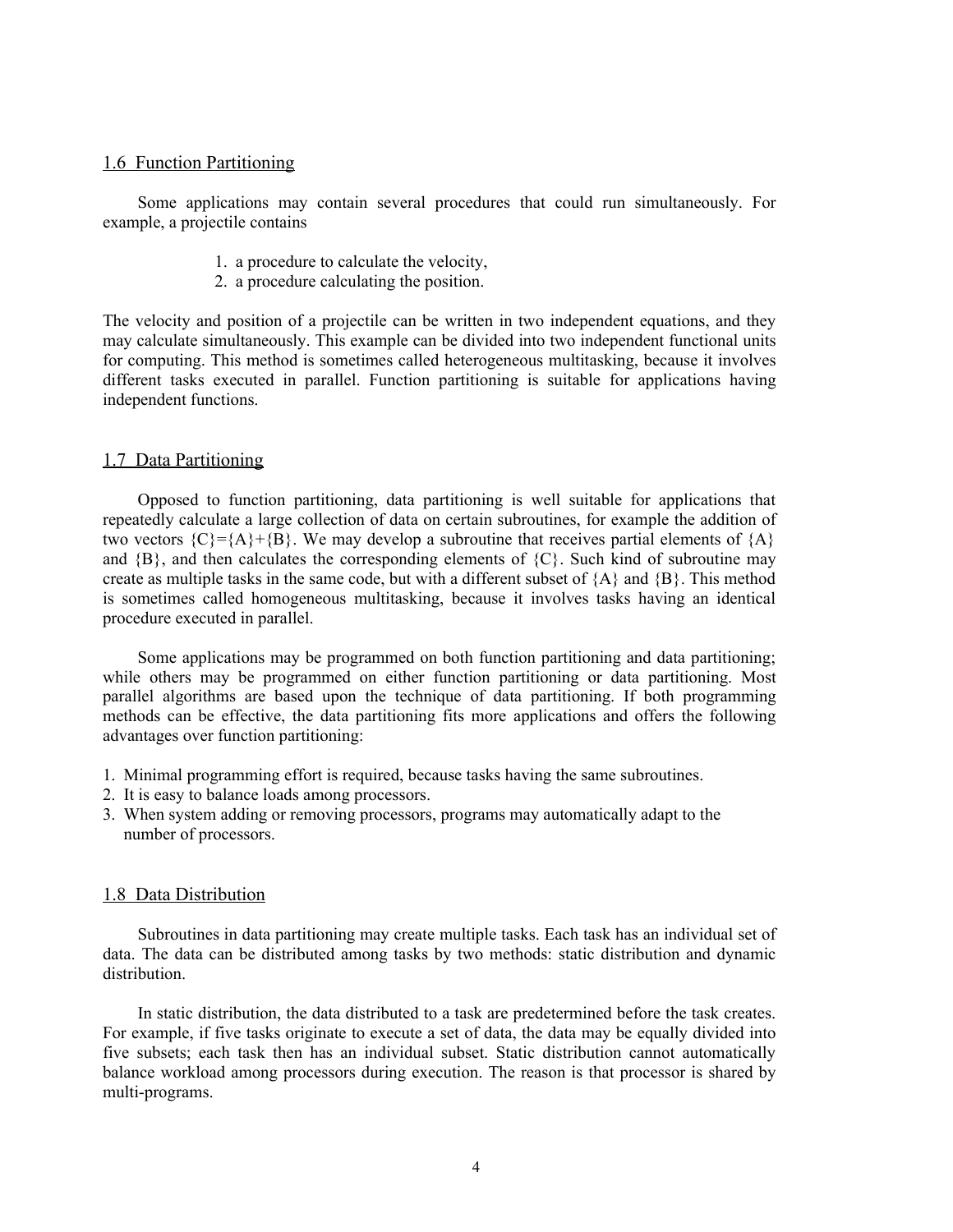In dynamic distribution, the data are distributed when needed. There are no data distributed to tasks when the tasks create. Dynamic distribution produces dynamic load balancing, and keeps all tasks working as long as there is work to do. Static distribution produces static load balancing. Dynamic distribution entails more overheads than static distribution. Each time when a set of data is distributed to a task, the task must check the overall status of the data to make sure if there is work to do.

For developing a parallel application, programmer must determine which method offers the best load balancing with least overhead. If all the processors have balanced workload during execution, static distribution is more efficient. However, it is not always possible to keep workload balancing on static distribution when executing with another programs. If there is a large variation of workload between processors, dynamic distribution is more efficient. Even though dynamic distribution takes more overhead, dynamic distribution is more practical than static distribution on a multiprogramming system.

## 1.9 Types of Parallelism

A parallelism is a segment of statements executing a set of independent data. The efficiency of a parallel program relies on the parallelism and degree of data dependencies. As introduced previously, degree of data dependencies is an index that indicates the difficulty to parallel processing. This section introduces another parameter to control efficiency. A parallelism is characterized in terms of grain size, the number of operations of a parallelism, and can be divided into four types as follows:

- 1. Very coarse parallelism: Grain size is over 2000.
- 2. Coarse parallelism: Grain size is between 200 and 2000.
- 3. Medium parallelism: Grain size is between 20 and 200.
- 4. Fine parallelism: Grain size is less than 20.

A coarse parallelism means that a relative-low overhead is required to perform the parallelism; while a fine parallelism means a relative-high overhead is necessary. Each type of parallelism may have the best performance if the corresponding facilities are available. For example, distributed processing is most well suited for very coarse parallelism; vectorization may make fine parallelism work well. How to determine grain size? User should think if it is worth parallelizing 2 operations if overhead takes more than 2 operations. Parallel program may contain sequential segments that are limited to a task only. A task may have three types of statement segment:

- 1. parallelism that allows all tasks to concurrently execute,
- 2. critical section that allows all tasks to execute, but one at a time,
- 3. sequential segment that allows only one task to execute.

# 1.10 Lifetime of Variables

Variable has a certain lifetime that is the period when the variable exists. The variable lifetime is also an important subject that has to be considered in parallel programming. Variable lifetime can be classified into the following: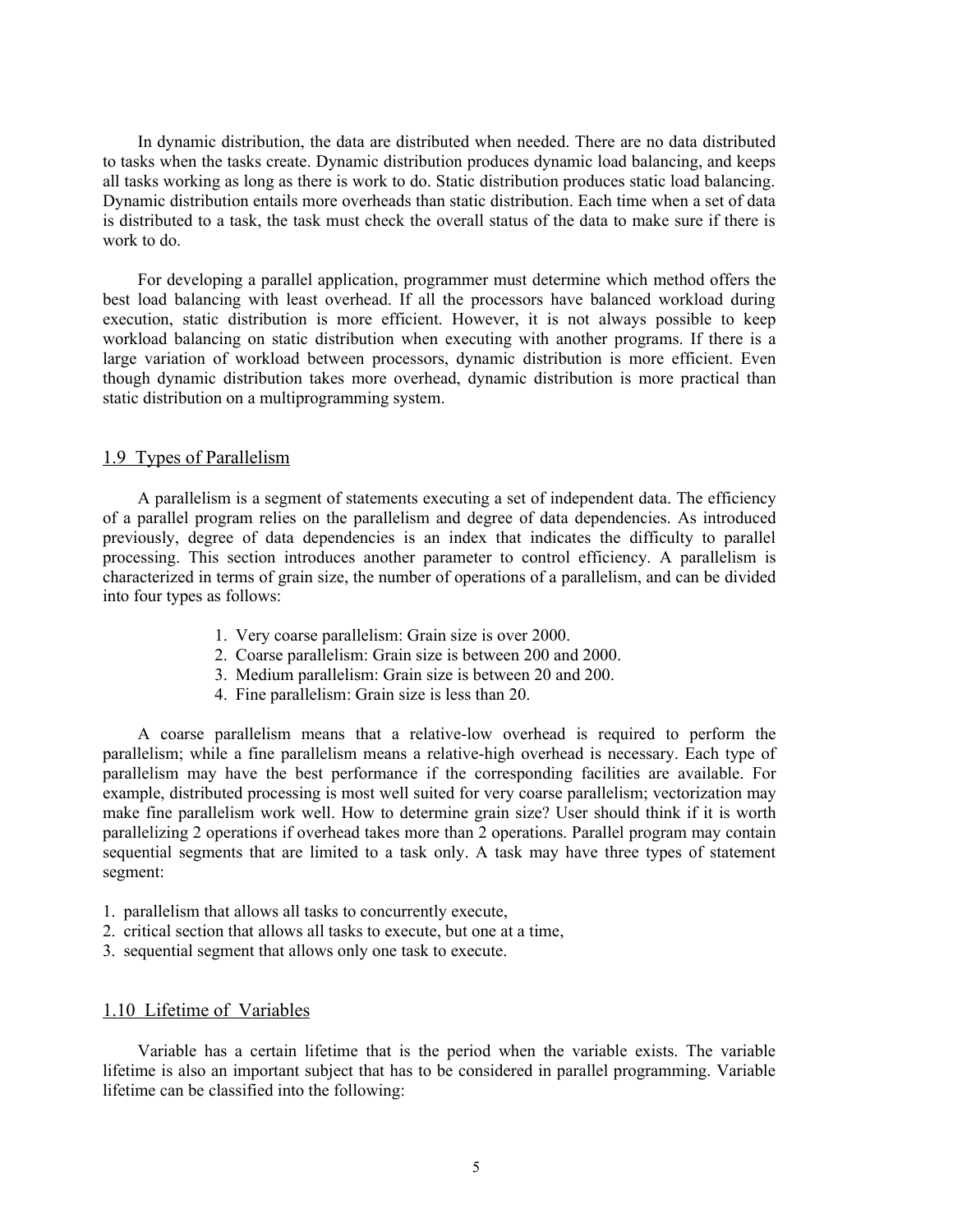- 1. **Program-term lifetime**: Variables that have a program-term lifetime are allocated when the program begins and remains until the program ends. Each variable with a program-term lifetime has an identical address if more than one task executes concurrently. Program-term variable is sometimes called sharable variable, or global variable.
- 2. **Subroutine-term lifetime**: Variables, that have a subroutine-term lifetime, come into being when the subroutine begins, and disappear when the subroutine ends. A variable with a subroutine-term lifetime may have an individual address allocated at each start of the subroutine. If several copies of the subroutine execute concurrently, each copy of the subroutine has an individual address for the subroutine-term variables. This type of variable is declared with the statement of "automatic" in a Fortran program.

Life cycle of variables don't play significant role in sequential programs. However, in a parallel code, a lifetime type sometimes cannot be switched from one to the other. A variable with the wrong type of lifetime may lead to a fatal error in parallel processing. A private variable must have a subroutine-term lifetime. A shared data must have a program-term lifetime.

The lifetime of variables has to be carefully declared and dealt with in a parallel program, especially for subroutine-term variables. There is another type of error that may happen to a subroutine-term variable. This error is called a short-lived variable that disappears when another subroutines still need it. For example, if a subroutine "A" creates two tasks which execute subroutine "B". Subroutine "A" passes a subroutine-term variable "X" to subroutine "B". The variable "X" is allocated by subroutine "A". However, subroutine "A" ends before one or both copies of subroutine "B" complete their work. Under this circumstance, what will be happened? The end of subroutine "A" makes variable "X" disappears, but subroutine "B" still needs variable "X" to complete the work. Then, an error may occur due to the short life of variable "X".

A parallel program does not allow a short-lived variable to exist. There are three methods to prevent short-lived variables:

- 1. Try to dispatch all the subroutines in the main program. If that so, all the variables passed to the dispatched subroutine exist as long as the end of the application.
- 2. Declare the variables, which are passed to the dispatched subroutine, as program-term variables if possible, such that the variables may exist during the application execution.
- 3. Apply task synchronization to prevent the dispatcher from ending itself until all the copies of dispatched subroutine complete their work.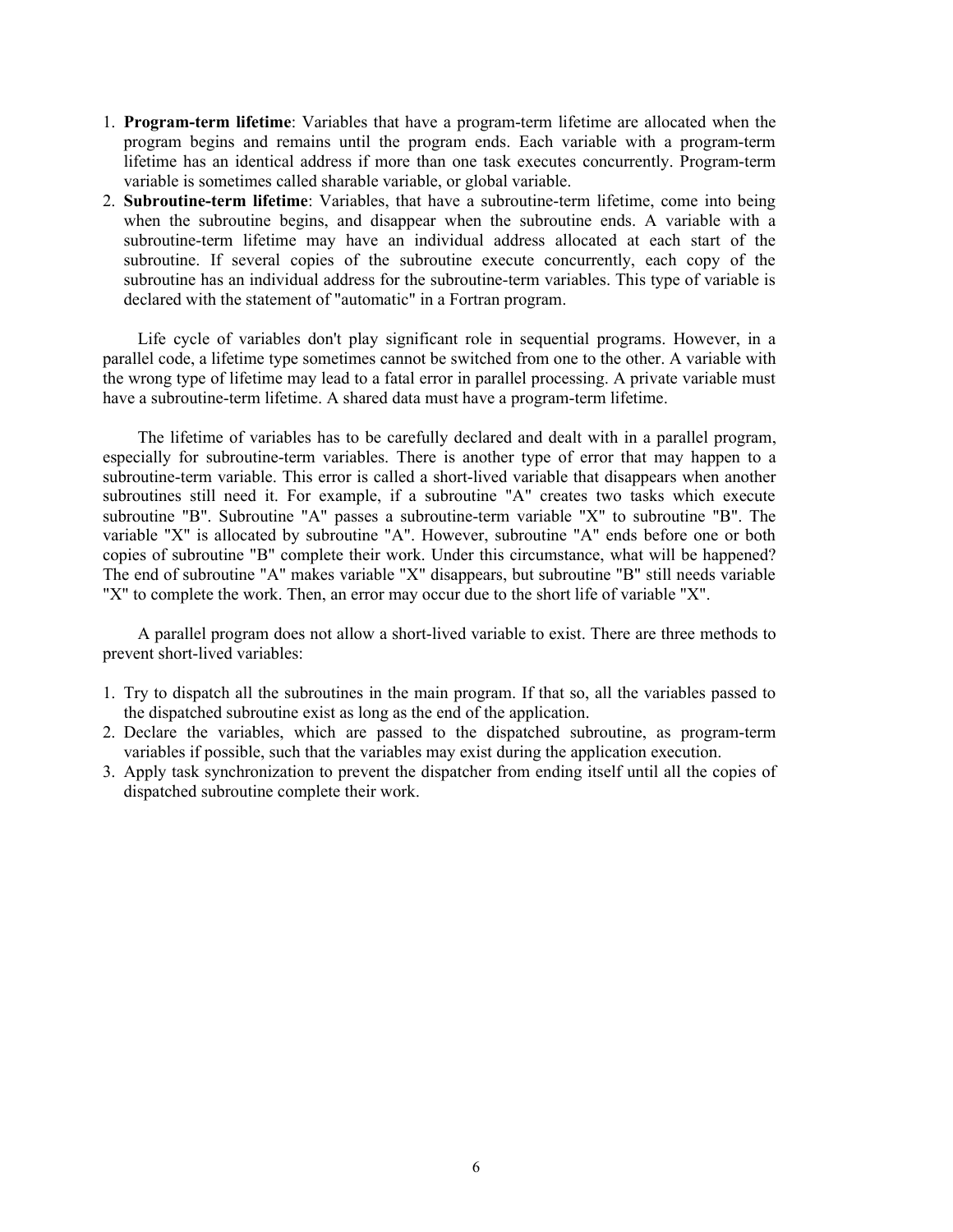# Chapter 2. Manipulation of Tasks

A task starts with a subroutine that may call other subroutines. All the parameters passed to the entry subroutine are sharable among tasks. A task is an environment to start executing a tasking subroutine in parallel. Tasking subroutines can be programmed in data partitioning or function partitioning. This chapter assumes that a tasking subroutine is ready, and discusses how to execute and synchronize tasks. Eight subroutines are introduced for the following purpose

- 1. creation of tasks
- 2. waiting for the completion of a task
- 3. termination of tasks

# 2.1 Creation of Tasks

This section introduces subroutine *Dispatch\_??,* which creates a task. Once the tasking subroutine starts executing, the caller continues its execution. MTASK allows an application to have 64 tasks at a time. The syntax is as follows:

CALL Dispatch ??(TaskID, Procedure, Argu1, Argu2,,,,, ArguN)

where

1. ?? is the number of arguments passed to the subroutine "Procedure". The number of arguments cannot be greater than 52. For example, if subroutine Procedure has 2 arguments, the calling statement should be written as

CALL Dispatch\_2(TaskID, Procedure, Argu1, Argu2)

Here emphasizes again that ?? is the number of arguments to "Procedure", not to Dispatch 2. In the example, Dispatch 2 has 4 arguments. If "Procedure" does not have an argument, the syntax is as:

CALL Dispatch\_0(TaskID, Procedure)

- 2. If the request is successful, TaskID returns a 4-byte positive integer identifying the task. If the request fails that may occur to originate more than 64 tasks at a time, TaskID returns a zero.
- 3. "Procedure" is the name of subroutine to be executed in parallel. The subroutine must be declared by the statement "External" in a Fortran program as

EXTERNAL Procedure

Or, declared as a dummy procedure in Fortran 90.

The subroutine "Procedure" can call other subroutines. All the subroutines directly or indirectly called by "Procedure" belong to the same task. Execution of a "RETURN" statement in the subroutine "Procedure" ends the task.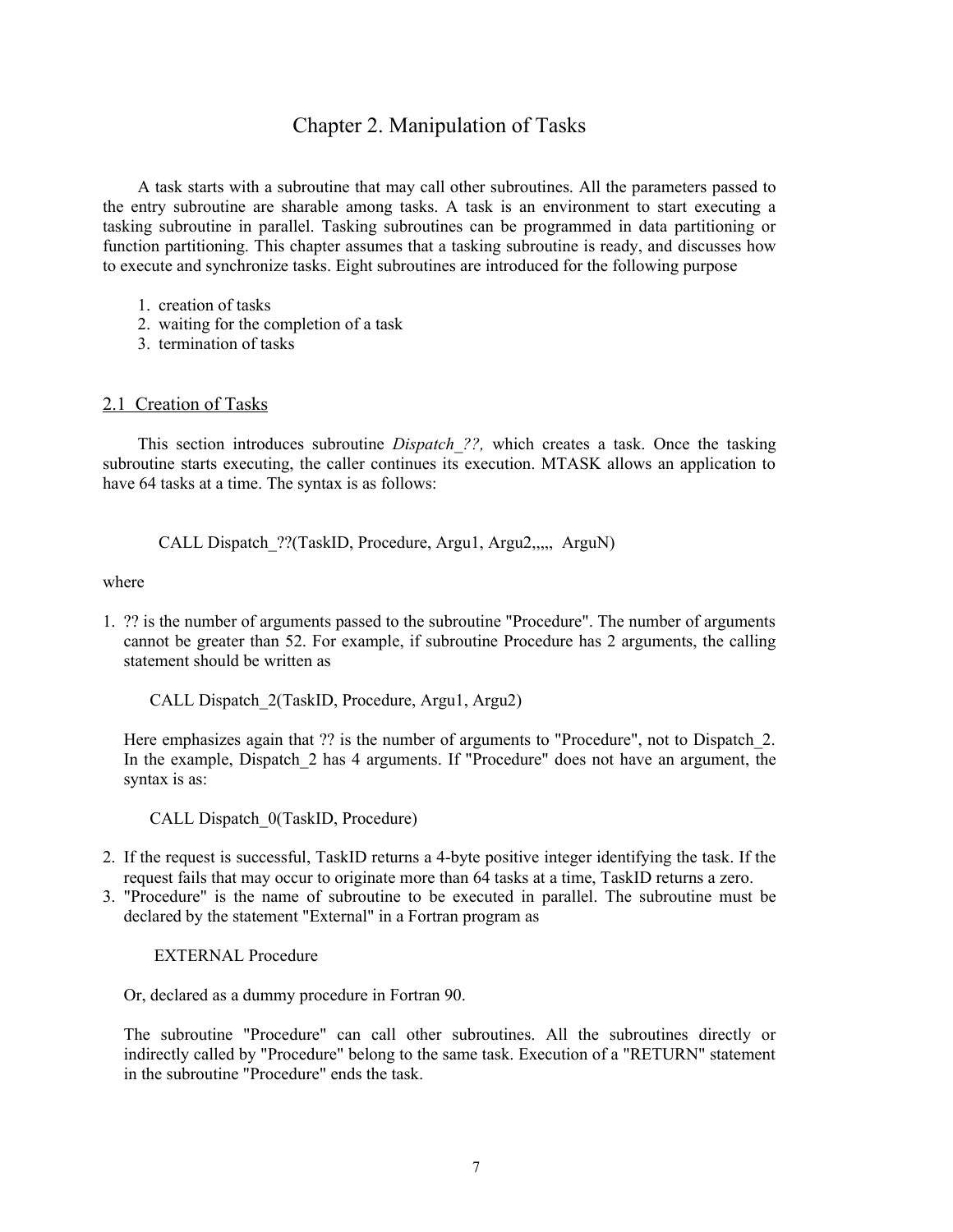4. Argu1, Argu2,,,, and ArguN are actual arguments that are being passed to subroutine "Procedure", and are sharable among tasks. The arguments have some restrictions, and may not be any of the following:

 ....A loop index variable ....An expression requiring evaluation at run-time ....A constant ....A character string ....A short-lived variable

The following provides some examples of subroutine Dispatch\_??. Each example assumes that variables have been properly declared.

**Example A**: Are the following statements correct?

```
DO K = 1. NumberOfTasks
 CALL Dispatch 3(TaskID(K) ,Procedure, A(K))
END DO
```
No, because subroutine Procedure has one argument, the statement should correct as "CALL Dispatch  $1(\dots$ "

**Example B**: Are the following statements OK?

```
DO K = 1, NumberOfTasks
 CALL Dispatch 2(TaskID(K), Procedure, A(K), K)
END DO
```
It is not OK. The second argument "K" that is passed to the subroutine "Procedure" is the loop index. Can we modify the previous loop into the following?

```
DO K = 1, NumberOfTasks
 J=KCALL Dispatch 2(TaskID(K), Procedure, A(K), J)
END DO
```
where "J" is not the loop index. It does not make the right modification, because the variable "J" is shared among tasks, and varies with the loop index. "J" is uncertain in the subroutine "Procedure". This is one of common problems that beginners may encounter.

A correct modification should introduce an array, for example "JTEMP", and then assign the loop index onto an element of "JTEMP", i.e. JTEMP(K)=K, which may be written as:

```
DO K = 1, NumberOfTasks
 JTEMP(K)=KCALL Dispatch 2(TaskID(K), Procedure, A(K), JTEMP(K))
END DO
```
**Example C**: Is the following statement correct?

```
CALL Dispatch 1(TaskID(K), Procedure, 3.0+A(K))
```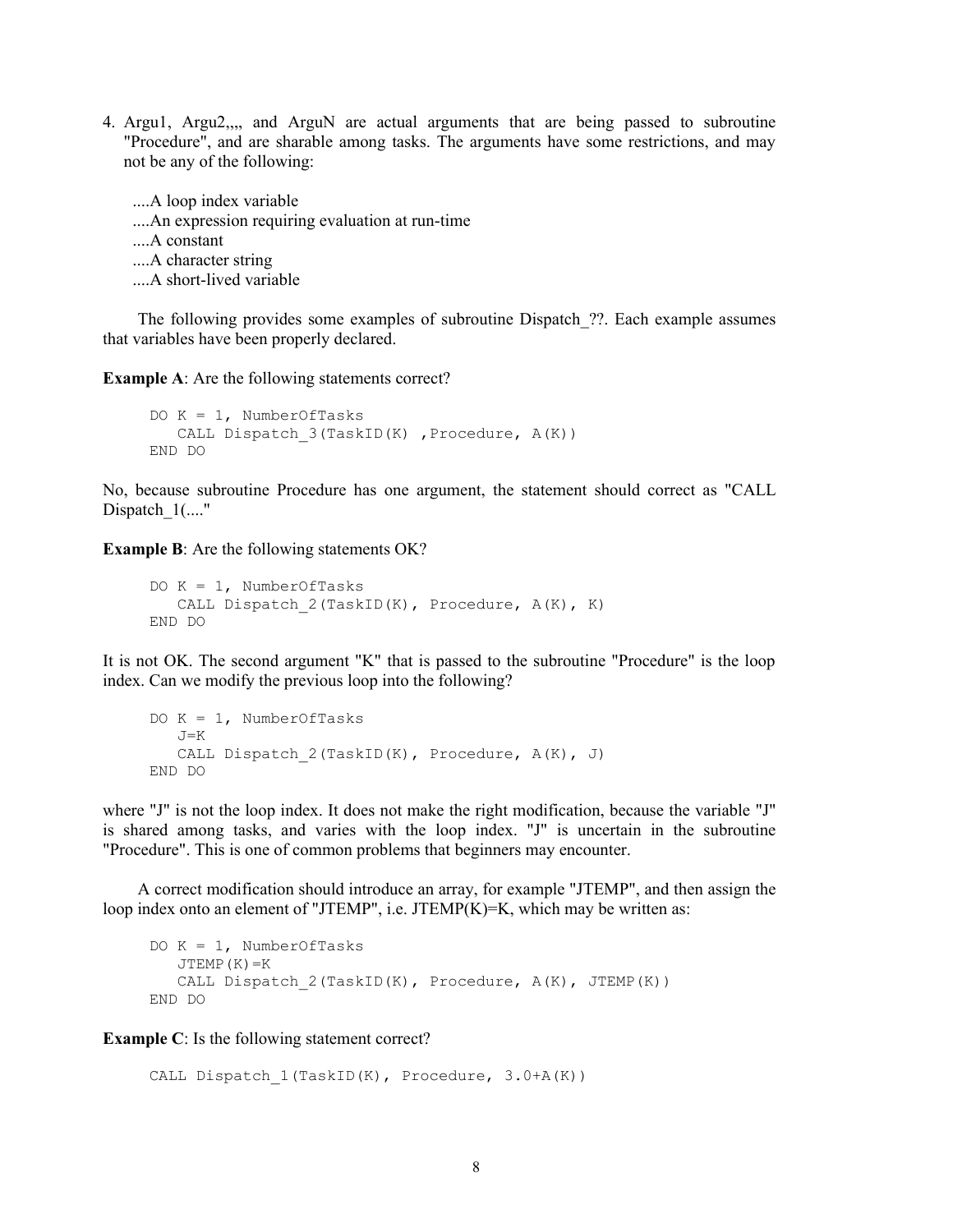No, because the argument  $3.0+A(K)$  should be evaluated at run-time.

**Example D**: Is the following statement correct?

CALL Dispatch 1(TaskID(K), Procedure, 5)

No, because the argument 5 is a constant.

**Example E**: Is the following statement correct?

CALL Dispatch 1(TaskID(K), Procedure, 'Input.dat')

No, because the argument 'Input.dat' is a character string. Dispatch\_?? does not pass a character string. If it is necessary to pass a character string, define a one-byte integer array, and then assign the decimal value of character string onto the 1-byte integer array, and pass the 1-byte integer array to subroutine "Procedure". The 1-byte integer array is reversed into a character string in subroutine "Procedure".

**Example F**: Are the following statements correct?

```
Recursive SUBROUTINE AAA (Argu 1,,,,,
    INTEGER (4) :: TaskID(,,,,
    Integer (4) :: M
    EXTERNAL TEST
:
:
    DO K = 1, NumberOfTasks
      CALL Dispatch 1(TaskID(K), TEST, M)
    END DO
    RETURN
     END SUBROUTINE AAA
```
No. Once the subroutine "AAA" completes dispatching subroutine "TEST" in the loop, subroutine "AAA" executes the statement of "RETURN", which destroys variable "M" that is a subroutineterm lifetime. However, subroutine "TEST" still needs the variable "M" to complete the work. There are two ways to correct this problem. The first one is to declare the variable "M" with the "SAVE" attribute. That makes variable "M" a program-term variable.

The second method is to apply a task synchronization that prevents the dispatcher from executing the "RETURN" statement until all the tasks complete their work. That may be written as:

```
Recursive SUBROUTINE AAA (Argu 1,,,,,
   INTEGER (4) :: TaskID(,,,,,
    Integer (4) :: M
    EXTERNAL TEST
:
:
   DO K = 1, NumberOfTasks
      CALL Dispatch 1(TaskID(K), TEST, M)
    END DO
   DO K = 1, NumberOfTasks
       CALL WaitForAndTerminateTask( TaskID(K) )
```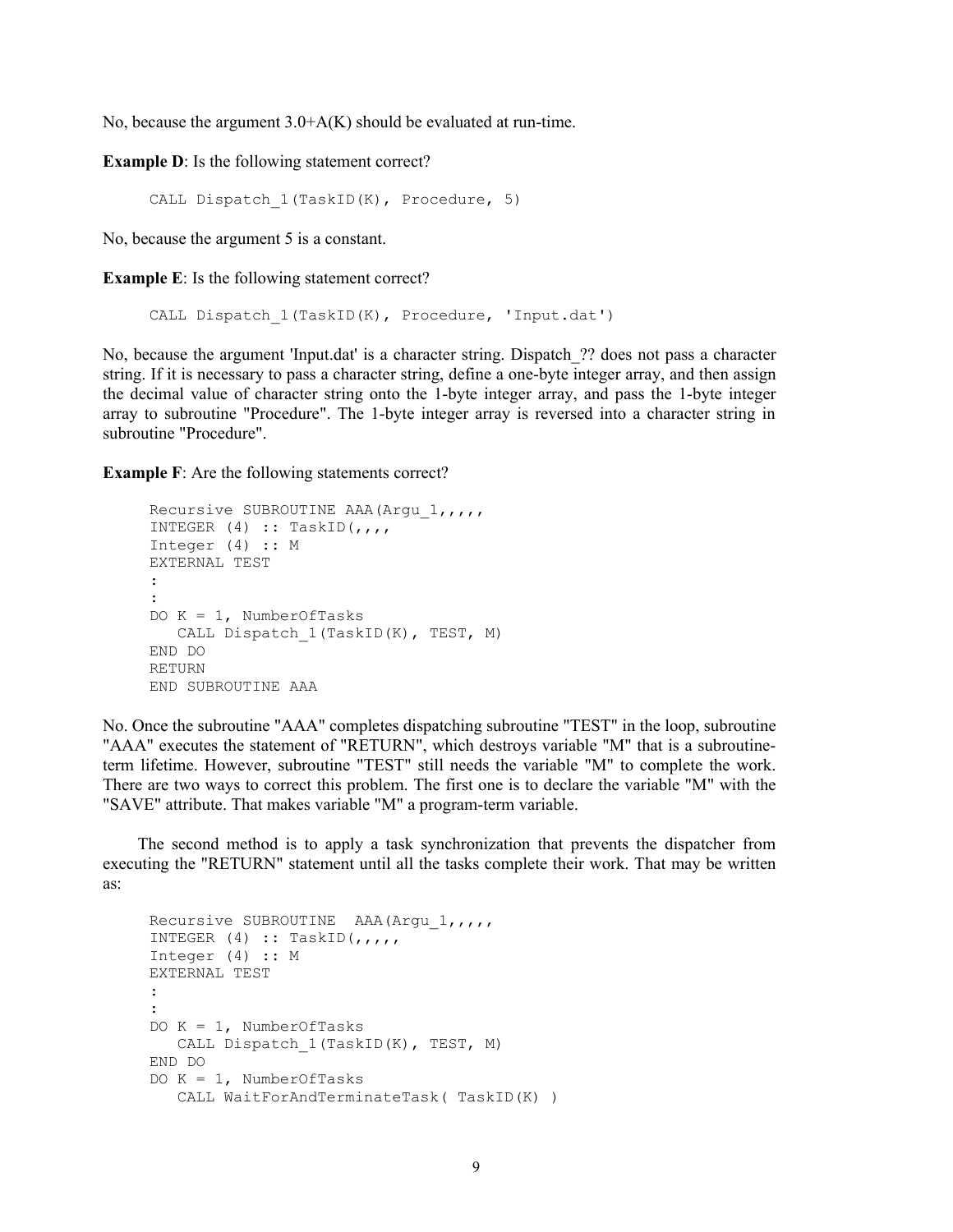END DO RETURN END SUBROUTINE AAA

The subroutine "WaitForAndTerminateTask" blocks the caller until the specified task completes its work.

**Example G**: What is the difference between the following two segments?

```
 [segment 1]
 DO K = 1, NumberOfTasks
    CALL Dispatch ??(TaskID(K), SubA,,,,)
  END DO
  CALL WaitForAndTerminateAllTasks
[segment 2]
 DO K = 1, NumberOfTasks-1
    CALL Dispatch ??(TaskID(K), SubA,,,,)
  END DO
 CALL SubA(,,,)
  CALL WaitForAndTerminateAllTasks
```
Both of them execute "NumberOfTasks" copies of subroutine "SubA" concurrently. The difference is on master task. In the first segment, the master task does not execute subroutine "SubA". The master task in "Fragment 2" executes subroutine "SubA". "Segment 2" takes less overhead and is more efficient because "Segment 1" originates one more task.

## 2.2 Waiting For the Completion of Tasks

The "WaitFor" subroutines provide a way to allow a task to wait for the completion of work assigned to tasks. These subroutines may check if a task has completed its work. There are no parent-child relationships among tasks. Any task may issue a request to wait for another tasks. However, don't let a task wait for the completion of itself. Waiting for itself will result in a deadlock. A deadlock causes a program not to execute. An example is as follows: task "X" issues a request to wait for the completion of task "Y", while task "Y" is waiting for task "X". Apparently, neither task "X" nor task "Y" may complete. Here introduces three subroutines for the WaitFor request:

- 1. WaitForTask
- 2. WaitForAllTasks.

The syntax of WaitForTask is as follows:

## CALL WaitForTask(TaskID)

where TaskID is the identifier of the task that must complete its work to satisfy the statement. If the task identified by TaskID has been complete, the caller returns from the subroutine immediately; otherwise the caller is blocked until the work assigned to the task identified by TaskID has been completed. The request to WaitForTask is ignored, if the TaskID is invalid. This function makes sure if a certain task has completed its work.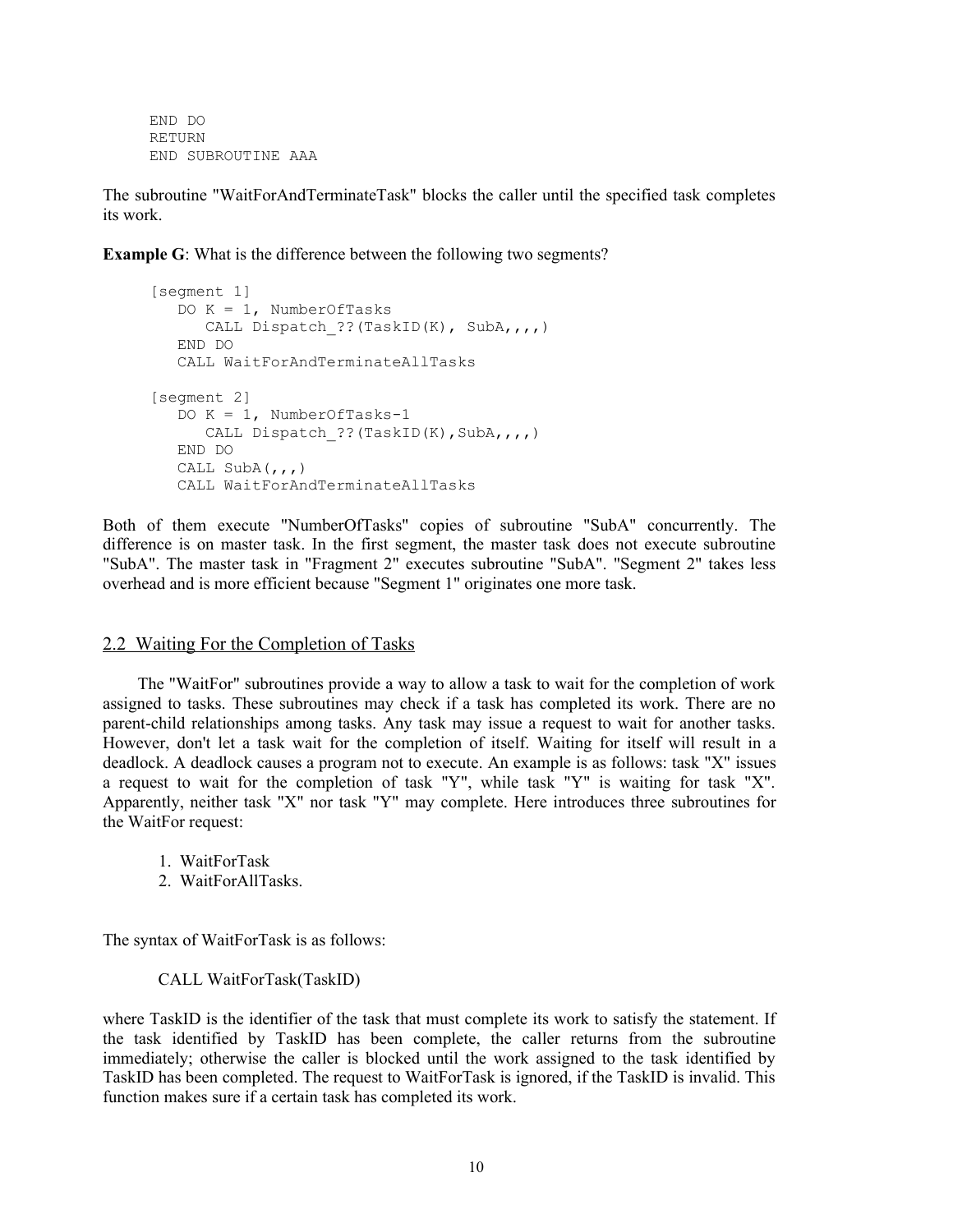The syntax of routine WaitForAllTasks is as follows:

CALL WaitForAllTasks

There are no arguments required in the routine. The caller is blocked until all the tasks that are created by Dispatch\_?? have finished their work. A task created by Dispatch\_?? cannot issue a request to WaitForAllTasks. That may make the caller wait for the completion of itself, and results in a deadlock. The WaitForAllTasks subroutine must be called from the master task. A deadlock sometimes may be solved by means of:

- 1. Try to call WaitFor in the master task.
- 2. If it cannot help but request a WaitFor in a task created by subroutine Dispatch\_??, be sure not to wait for itself.

Multiple WaitFor requests to the same task is ignored; for the following example,

 CALL WaitForTask(1) CALL WaitForTask(1) CALL WaitForTask(1)

Only the first WaitFor request is actually performed. The second and third requests are ignored. The WaitFor subroutines clear the status for termination. Once a task has completed its work, the task can be terminated. WaitFor and Terminate work together as a pair.

# 2.3 Termination of Tasks

An attempt to delete a task with unfinished work is ignored. There are two types of subroutine for terminating tasks, TerminateTask and TerminateAllTasks.

The syntax for TerminateTask is as follow:

CALL TerminateTask(TaskID)

This function deletes the task identified by TaskID. If TaskID is a valid identifier, the caller will be blocked until the task identified by TaskID is deleted. If TaskID is an invalid identifier, i.e., it is not a task created by Dispatch ??, the calling request is ignored. This function usually follows WaitForTask.

The syntax for TerminateAllTasks is as follow:

CALL TerminateAllTasks

This routine does not require an argument, and deletes all the tasks created by Dispatch\_??. This subroutine usually follows the WaitForAllTasks subroutine in the master task as:

> CALL WaitForAllTasks CALL TerminateAllTasks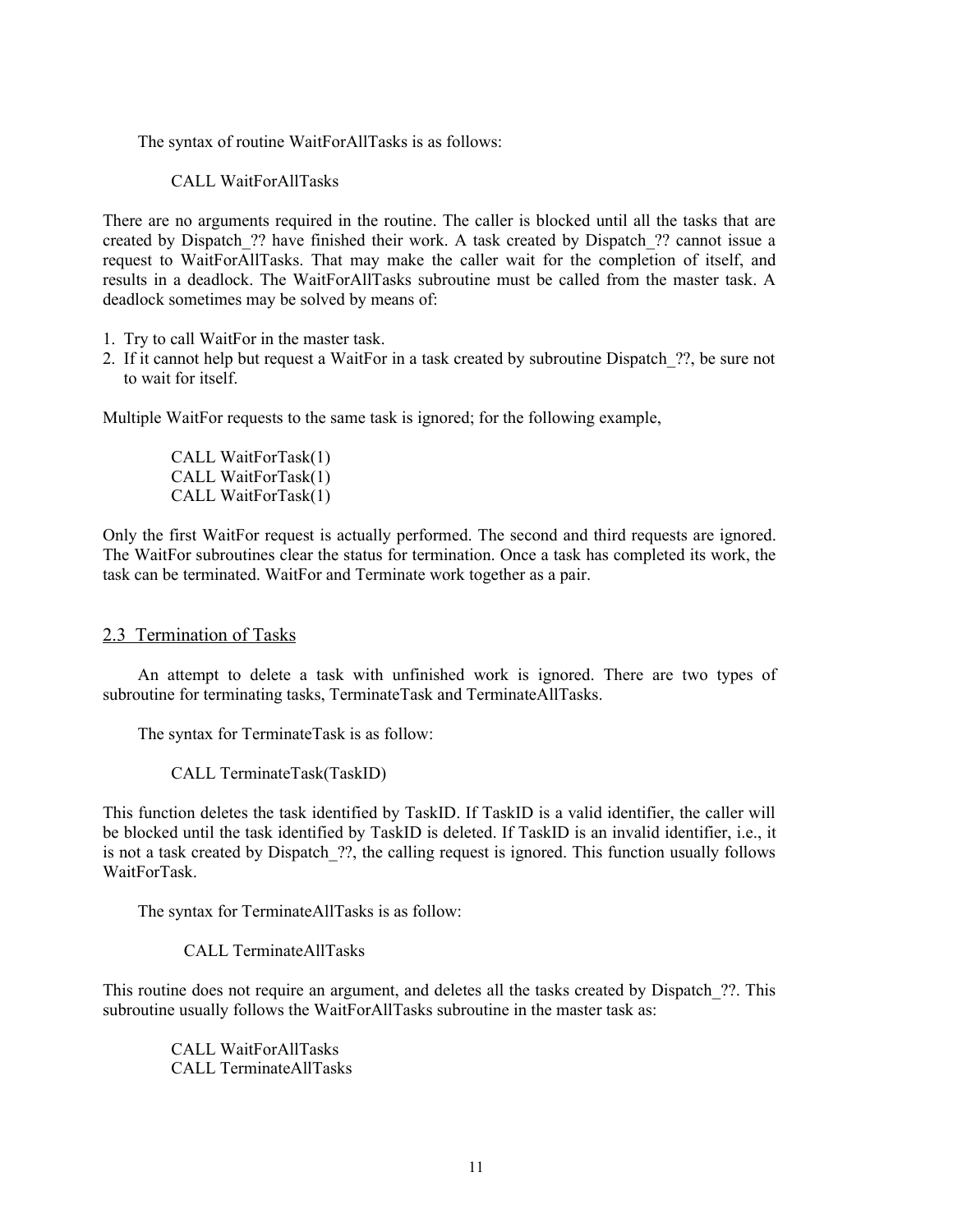The most common error resulted from Terminating subroutines is an attempt to delete a task with unfinished work.

# 2.4 Waiting For and Terminating Tasks

As mentioned before, the WaitFor and Terminate subroutines work together as a pair, i.e.,

 CALL WaitForAllTasks CALL TerminateAllTasks

MTASK has subroutines those combine two functions, for example, WaitForAndTerminateTask and WaitForAndTerminateAllTasks.

The syntax for WaitForAndTerminateTask is as follow:

CALL WaitForAndTerminateTask( TaskID )

where TaskID is the identifier of the task. This function waits for the completion of work assigned to the task identified by TaskID, and then terminates the task. This function is equivalent to the following statements:

> CALL WaitForTask( TaskID ) CALL TerminateTask( TaskID )

The syntax for WaitForAndTerminateAllTasks is as follow

CALL WaitForAndTerminateAllTasks

which is equivalent to the following statements:

 CALL WaitForAllTasks CALL TerminateAllTasks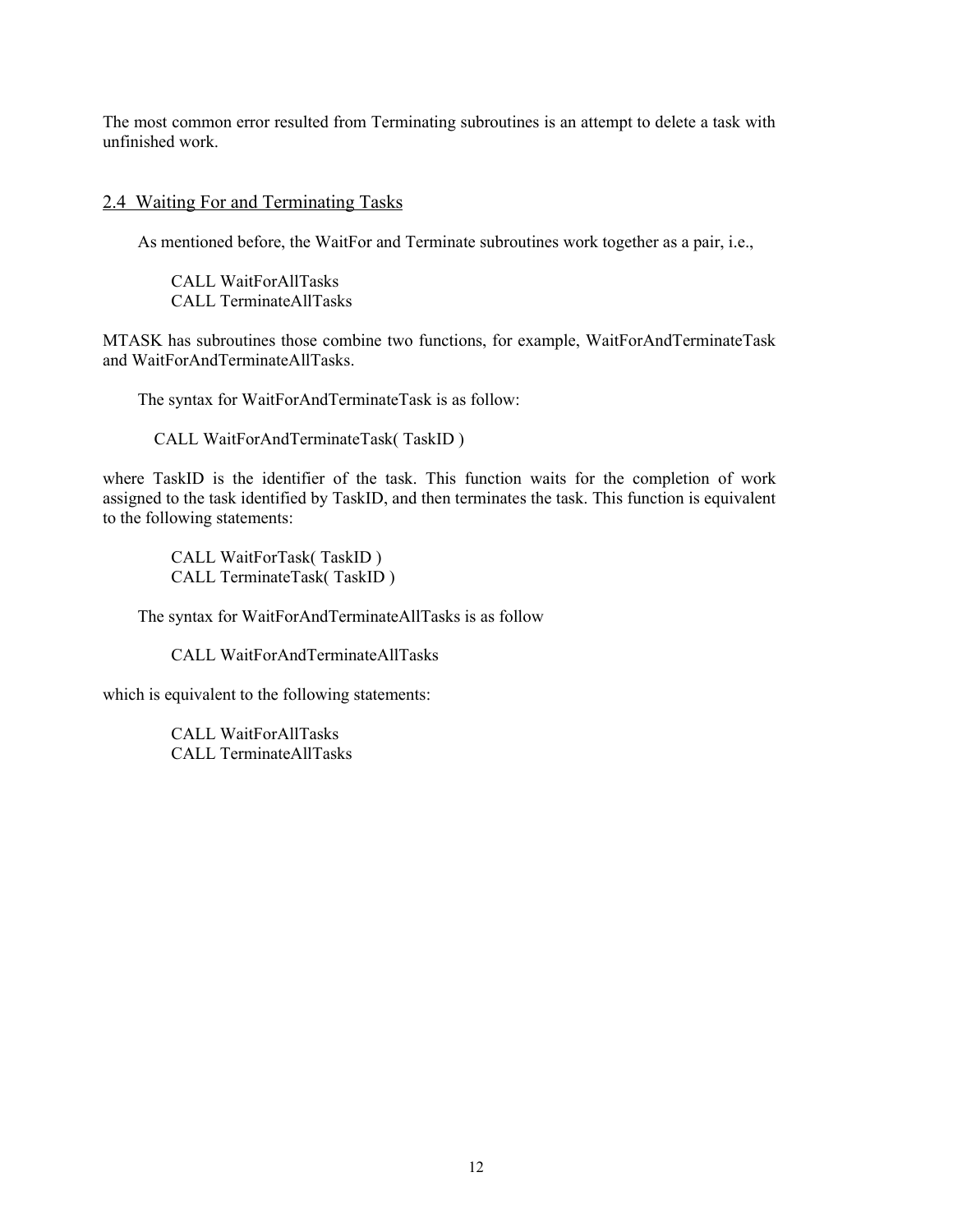# Chapter 3. Manipulation of Parallel Locks

Parallel locks handle critical sections. A shared-data is not allowed to access by multiple tasks simultaneously. This chapter introduces subroutines for manipulation of parallel locks. When a task enters the critical section, the task must lock on the parallel lock. And, when the task exits the critical section, the task unlocks the lock. Four subroutines are introduced as follows:

- 1. CreateParallelLock
- 2. DeleteParallelLock
- 3. LockonParallelLock
- 4. UnlockParallelLock

# 3.1 Definitions

The syntax for CreateParallelLock is as follows

CALL CreateParallelLock(LockID)

This function creates a parallel lock, and returns a 4-byte positive integer LockID as the identifier of the lock. Mtask allows an application to create 64 parallel locks simultaneously. The lock identifier requires when obtaining, releasing, or termination of the lock. A lock has to be created by this function before use. This function is usually called from the master task.

The syntax for DeleteParallelLock is as follows:

CALL DeleteParallelLock(LockID)

This function deletes the parallel lock identified by LockID. A parallel lock must be deleted when it is no longer needed in an application so as to free memory. This function is usually called from the master task.

The syntax for LockonParallelLock is as follows:

CALL LockonParallelLock(LockID)

This function is called when the caller attempts to enter the critical section. If there is no other task holding the lock, the caller may immediately execute the critical section and becomes a lock holder; otherwise, the caller is blocked until the current lock holder releases the lock. A call to the subroutine LockonParallelLock" is the first statement of a critical section. This function is usually called in a tasking subroutine.

The syntax for UnlockParallelLock is as follows:

CALL UnlockParallelLock(LockID)

This function releases the lock identified by LockID. Only the current holder may release the parallel lock. Once the lock has been released, one of the other tasks if they are waiting for the lock may obtain the lock and becomes a new holder. A call to routine "UnlockParallelLock"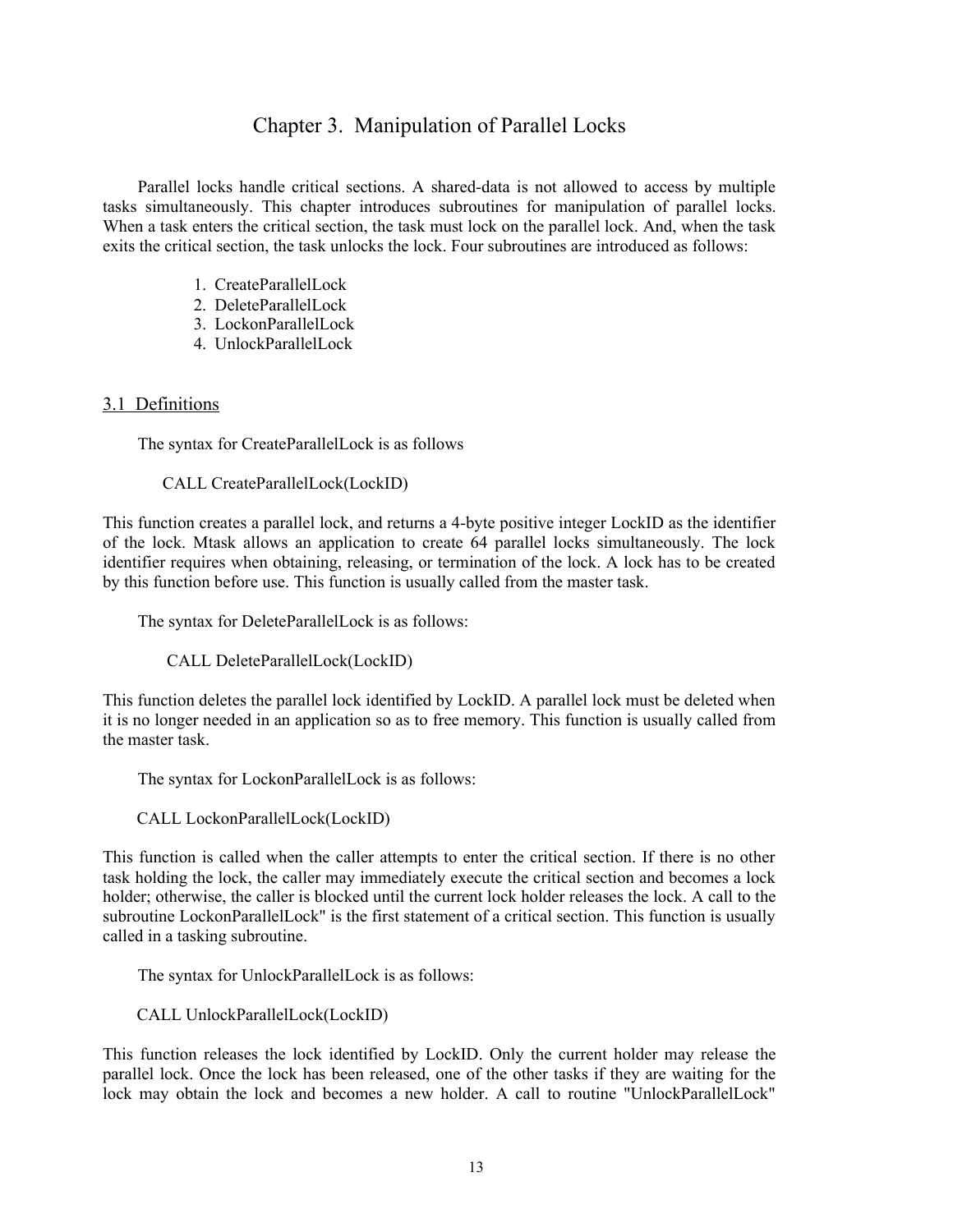means an end of a critical section. A pair of "LockonParallelLock" and "UnlockParallelLock" control access of a shared data area. That ensures that the shared data is accessed by one task at a time. This function is usually called in a tasking subroutine.

## 3.2 Critical Section

Critical section has example statements as:

```
 CALL LockonParallelLock(LockSectionA)
   [critical operations, i.e.,
             access a shared read-write data area]
CALL UnlockParallelLock(LockSectionA)
```
It begins with a call to the subroutine "LockonParallelLock", and ends at a call to the subroutine "UnlockParallelLock". When a task returns from the subroutine LockonParallelLock, it is the only task (called lock holder) that executes the critical section. Before the lock released by the lock holder, all the other tasks that attempt to enter the critical section are blocked in the subroutine LockonParallelLock until the holder releases the parallel lock in subroutine UnlockParallelLock. And, one of the waiting tasks becomes a new lock holder that immediately executes the critical section. The new holder keeps locking out the other waiting tasks off the critical section. This mechanism protects the critical section to be executed by one task at a time.

If a lock holder never released its lock, a deadlock may occur. That inappropriately handles parallel locks may result in a deadlock. The operations in critical section have to be reduced to the minimal so as to improve the performance.

Lock contention is also an important factor that needs to be dealt with. In the situation of low lock contention, the caller won't be blocked when requesting a lock. There are two methods to reduce lock contention:

- 1. Try to reduce the operations in a critical section to the minimal.
- 2. Try to increase the grain size of a parallelism, such that the time spent in a critical section becomes relatively small.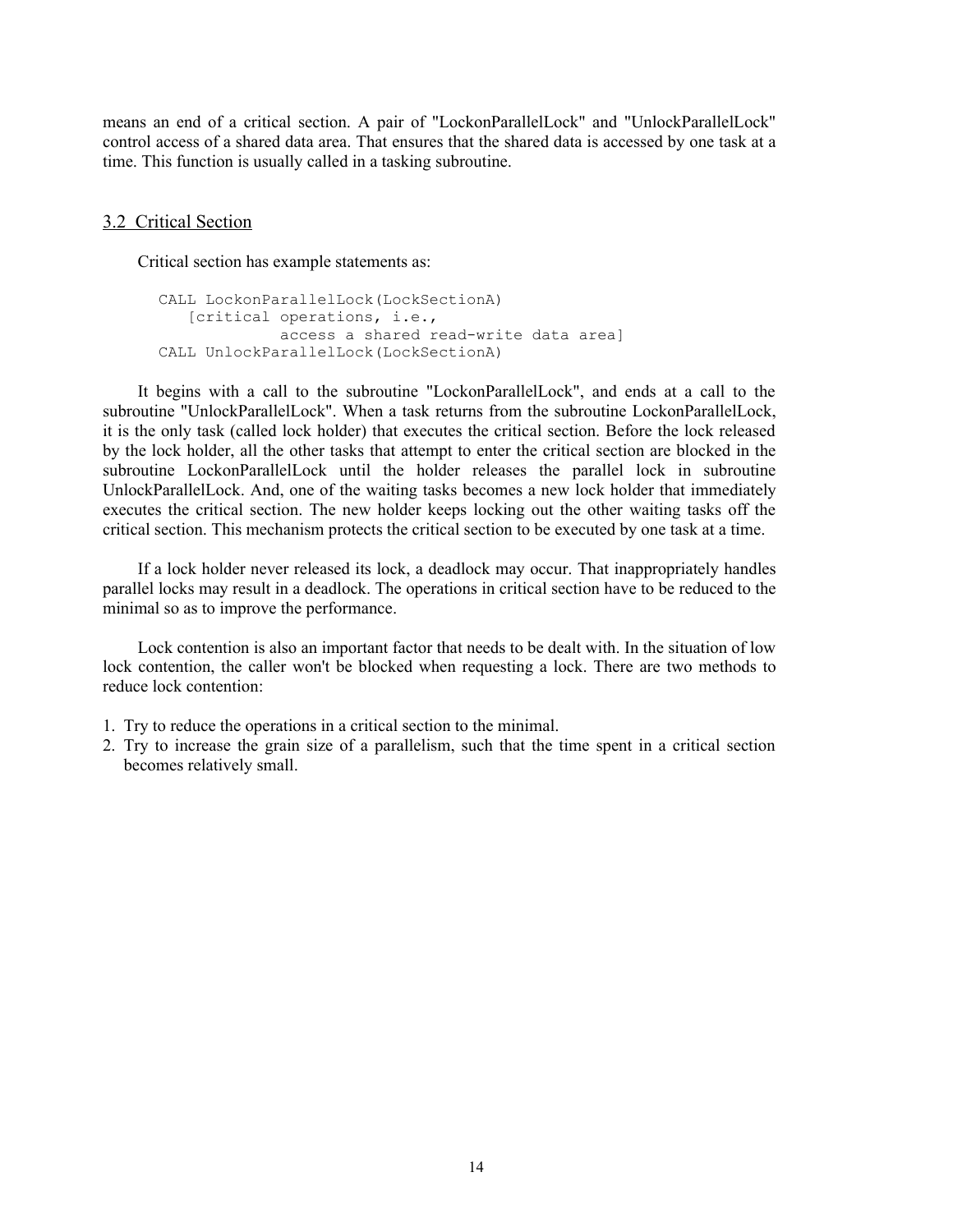# Chapter 4. Manipulation of Parallel Events

This chapter introduces subroutines for task synchronization. Parallel events handle task synchronization. MTASK has nine subroutines for parallel event, which are as:

- 1. CreateParallelEvent
- 2. InitializeParallelEvent
- 3. PostParallelEvent
- 4. WaitForParallelEvent
- 5. IfCompleteParallelEvent
- 6. CompleteParallelEvent
- 7. DeleteParallelEvent

# 4.1 A Cycle of an Event

A parallel event counts on cycle. A cycle means all the tasks have satisfied a request. When completing a predefined work, a task must post the parallel event once. MTASK accumulates the posts. Once the event's post-count reaches the specified counts, a cycle of parallel event is satisfied. A cycle of an event goes through the following steps:

- 1. an initialization that sets a requirement for tasks to reach
- 2. post of event when a task satisfies a count
- 3. the end of the event that waits for the completion of the cycle

For example, if there are ten subsets of data to be calculated. A cycle is initialized to ten. When finishing a subset, a task posts the parallel event once. When the post-count is less than ten, tasks cannot leave the parallelism, but keep working and waits until the post-count reaches ten. This mechanism allows tasks to wait for the completion of a parallelism. When the post-count reaches ten, a cycle of the parallel event is complete. This indicates that the ten subsets are complete, and all the tasks are free for the next parallelism. When applying parallel event to synchronize tasks, the count can be defined to several ways.

## 4.2 Definitions

The syntax for CreateParallelEvent is as follow:

CALL CreateParallelEvent(EventID)

This function creates a parallel event. MTASK allows an application to have 64 parallel events at a time. If calling request is successful, EventID returns a 4-byte positive integer identifying the event. If calling request fails, the variable EventID returns a zero. The identifier is required when manipulating the event. A parallel event must be created by this subroutine before use. This function is usually called from the master task.

The syntax for InitializeParallelEvent is as follow:

# CALL InitializeParallelEvent(EventID,Count)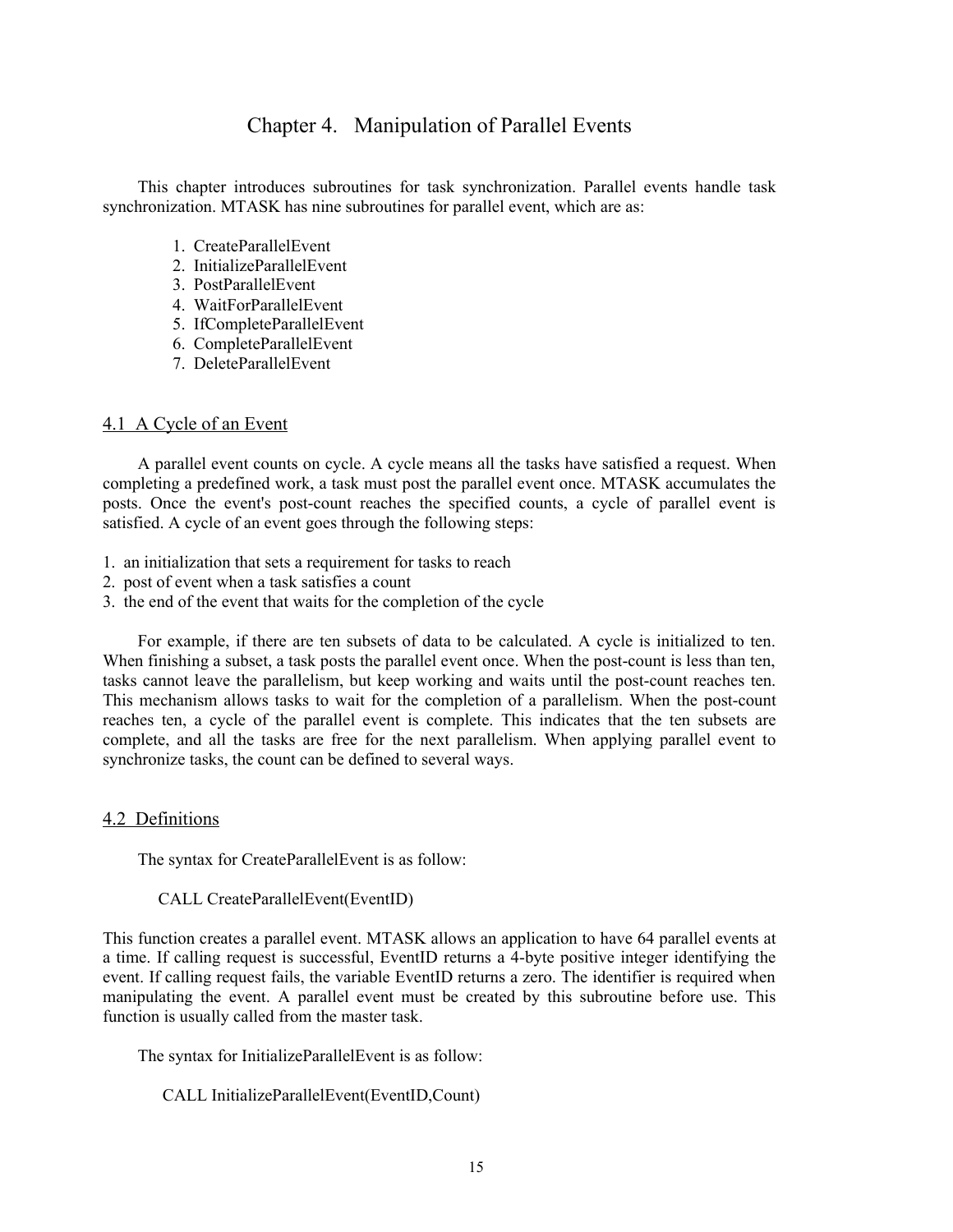This function initializes a cycle of parallel event. EventID is the identifier of the parallel event. Count is a 4-byte positive integer. When completing a cycle, an event can be re-initialized into another cycle. If an event has not completed a cycle, re-initializing the event may lead to an unpredictable result.

The syntax for PostParallelEvent is as follow:

CALL PostParallelEvent(EventID)

This subroutine posts the specified event identified by EventID.

The syntax for WaitForParallelEvent is as follow:

CALL WaitForParallelEvent(EventID)

This function makes a task synchronize with the other tasks. EventID is the identifier of the parallel event. If a cycle of the event has completed, caller immediately returns; otherwise, the caller will be blocked until the cycle is complete. The completion of a cycle means the specified event's post-count is reached the "Count".

The syntax for IfCompleteParallelEvent is as follow:

CALL IfCompleteParallelEvent(EventID,Yes)

This function extends a cycle of the event to execute a sequential segment that follows a parallelism. A tasking subroutine may contain three kinds of segment:

- 1. parallelism that allows all tasks to execute concurrently
- 2. critical section that allows all tasks to execute but one at a time
- 3. sequential segment that allows only one task to execute

Synchronization can be handled by parallel event. A critical section is controlled by parallel lock. Subroutine "IfCompleteParallelEvent" is applied to the combination of parallelism and sequential segment. If a sequential segment follows a parallelism, "IfCompleteParallelEvent" provides a mechanism for task to execute the sequential segment as:

- 1. to wait for the completion of a cycle
- 2. to return a flag "Yes" that directs a task to execute the sequential segment or just to jump over the sequential segment.

"Yes" is a 4-byte logical variable. Calling this routine, only one task will get a false "Yes". The task that returns a false "Yes" must continue executing the sequential segment, and the tasks that return a true "Yes" must jump over the sequential segment. Until one task completes the sequential segment, the other tasks cannot be free. For example,

 : : CALL PostParallelEvent(EventID) CALL IfCompleteParallelEvent(EventID,Yes) IF( .NOT.YES ) THEN